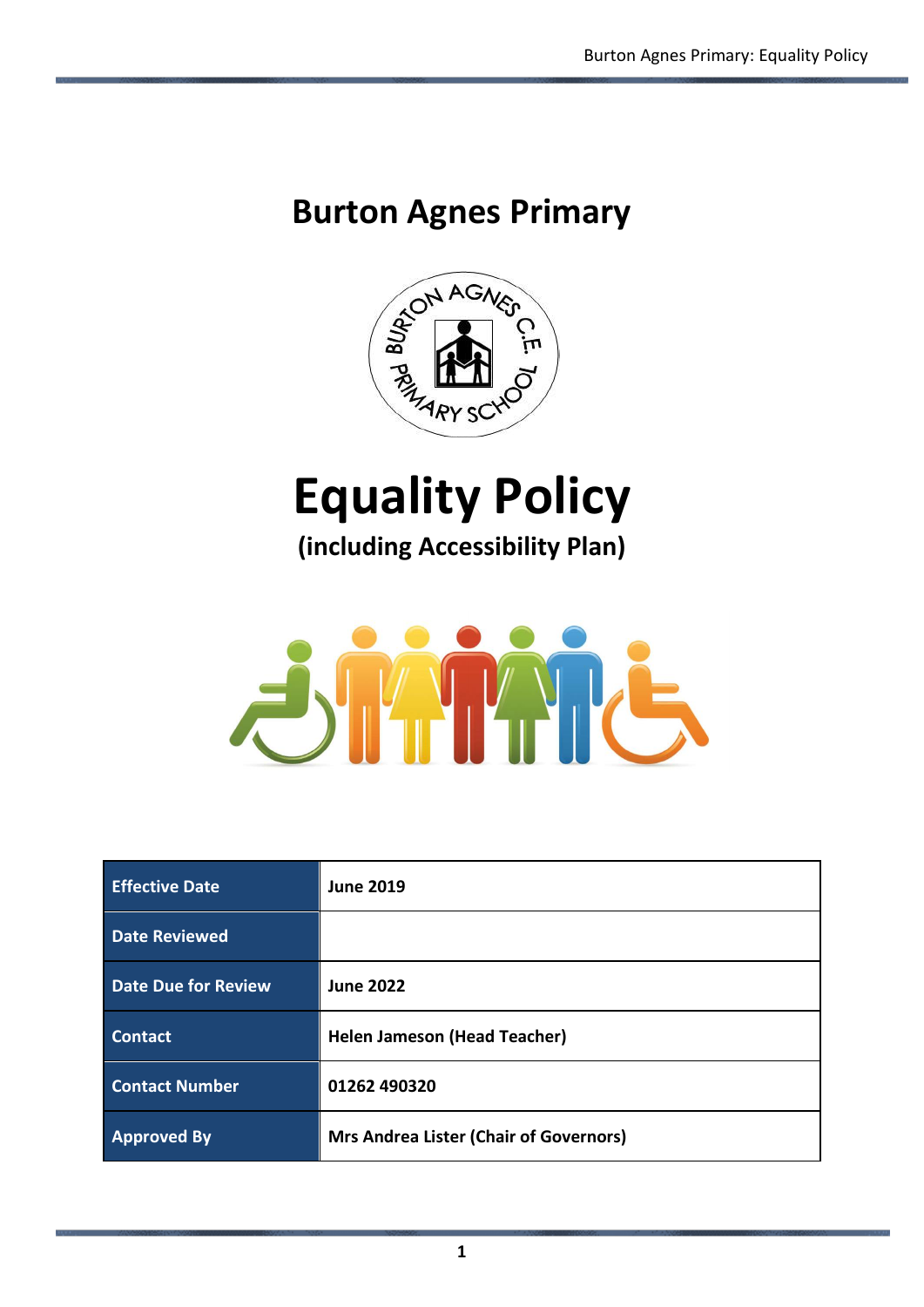## **Contents**

| <b>Our Vision</b>                                                                                     | 3 |
|-------------------------------------------------------------------------------------------------------|---|
| The Equality Act 2010<br><b>Protected Characteristics</b><br>Definitions                              | 3 |
| <b>Reasonable Adjustments</b>                                                                         | 4 |
| <b>Accessibility Plan</b>                                                                             | 5 |
| The Public Sector Equality Duty<br>The 'general' equality duty<br>The 'specific duties'               | 5 |
| <b>Equality Objectives</b>                                                                            | 6 |
| <b>Publishing Equality Information</b>                                                                | 7 |
| <b>School Responsibilities</b>                                                                        | 8 |
| <b>References</b>                                                                                     | 8 |
| Appendix 1: Accessibility Plan (including annual progress update)                                     | 9 |
| Appendix 2: Annual Update on Progress towards the Equality Duty and the Equality<br><b>Objectives</b> |   |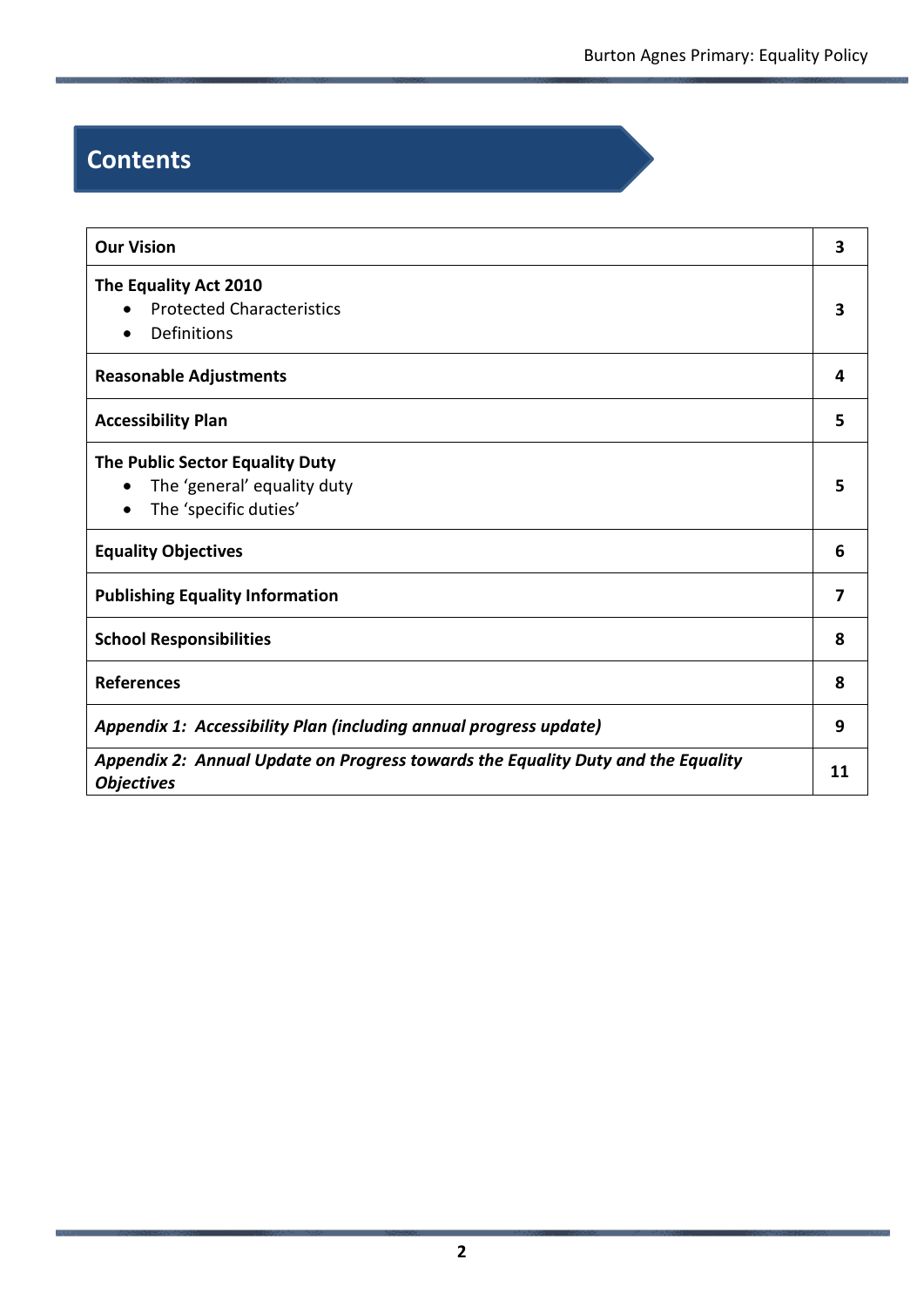## **Our Vision**

'Our vision is to provide a caring, creative Christian environment where every child will be able to achieve their full potential, so they can make a positive contribution to the community and the wider world'

## **The Equality Act 2010**

The **Equality Act 2010** replaced all existing equality legislation and consolidated many acts such as the Race Relations Act, Disability Act and the Sex Discrimination Act. It legally protects people from discrimination in the workplace and wider society and sets out the nine characteristics which are protected:

#### **Protected Characteristics**

- **Age**
- **Disability**
- **Gender reassignment**
- **Pregnancy and Maternity**
- **Marriage and Civil Partnership**
- **Race**
- **Religion or belief (including lack of belief)**
- **Sex (gender)**
- **Sexual orientation**

It is therefore, unlawful for Burton Agnes Primary to discriminate against a person, pupil, parent (this includes adoptive, step, foster or anyone who has parental responsibility) or, staff member (teaching and non-teaching) because they have a characteristic/s mentioned above. This includes discriminating against pupils in relation to admissions, the way education is provided to pupils, the way pupils are able to access any benefit, facility or service, excluding a pupil, or subjecting them to any other detriment.

Age is a protected characteristic in relation to employment and the provision of goods and services, however, this does not apply to pupils. We are able to admit and organise children in age groups and treat pupils in ways appropriate to their age and stage of development.

#### **Definitions**

Burton Agnes Primary recognises the different types of **discrimination, harassment and victimisation** as set out in the Equality Act 2010 and are therefore responsible for eliminating the following:

**Direct discrimination** – Treating someone less favourably because they have a protected characteristic

**Discrimination by perception** – Treating someone less favourably because it is believed that they have a protected characteristic, when in fact, they do not

**Discrimination by association** – Treating someone less favourably because they are associated with someone with a protected characteristic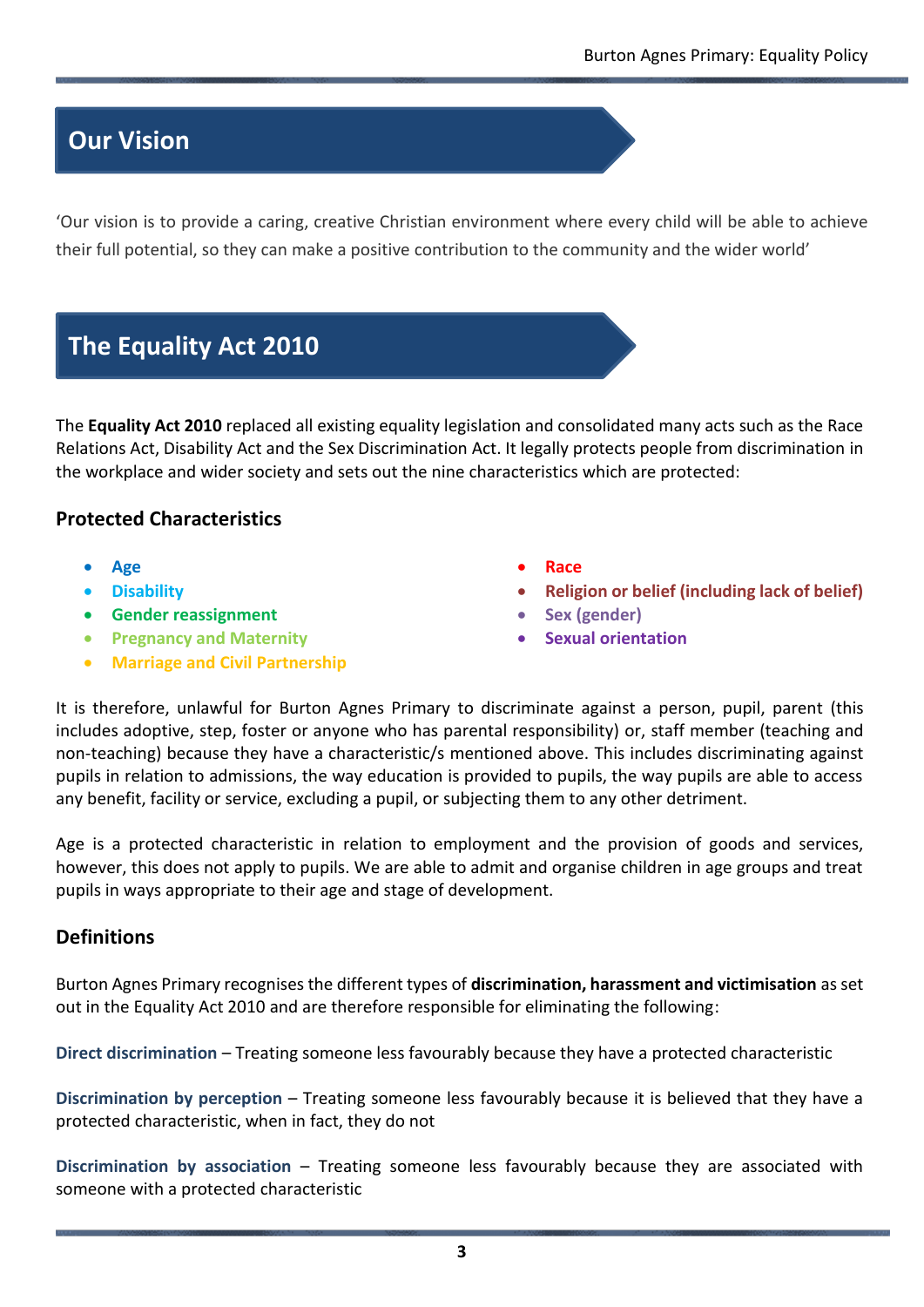**Indirect discrimination** – When a practice, policy or rule, which is applied to everyone in the same way, has a worse effect on some people than others i.e. it puts particular people at a disadvantage

**Harassment** – Unwanted behaviour which a person finds offensive, or which makes them feel intimidated or humiliated is unlawful under the Act if it is connected to any of the protected characteristics

**Victimisation** – Someone is treated badly because they have complained about discrimination or helped someone who has been the victim of discrimination

## **Reasonable Adjustments**

**Disability** is defined as a physical or mental impairment that has a 'substantial' and 'long-term' negative effect on your ability to do normal daily activities.

Burton Agnes Primary is aware of the need to make **reasonable adjustments** in order to remove barriers faced by people with disabilities. This may involve treating disabled pupils or staff more favourably and taking steps to avoid the substantial disadvantage to a disabled person caused by a provision, criterion or practice applied by or on behalf of the school, or by the absence of an auxiliary aid or service.

In the Equality Act 2010, there are three elements to the reasonable adjustments duty that relate to: Provisions, Criteria and Practices, Auxiliary Aids and Services, and also, Physical Features. The physical features element does not apply to schools in relation to disabled pupils; instead we have a duty to plan better access for disabled pupils generally in relation the physical environment of the school.

Burton Agnes Primary will take positive steps to ensure that disabled pupils can fully participate in the education provided by the school, and that they can enjoy the other benefits, facilities and services that the school provides for pupils.

There are various factors to be taken into account when considering reasonable adjustments and these include such things as the resources of the school, the financial cost of making the adjustment, assessing the extent to which the adjustment would be effective in overcoming the disadvantage, the practicability of the adjustment, health and safety requirements, the need to maintain academic, musical, sporting and other standards, the effect of the disability on the individual and, the extent to which special educational provision will be provided to the disabled pupil under Part 3 of the Children and Families Act 2014.

There is a significant overlap between those pupils who are disabled and those who have Special Educational Needs (SEN). Many disabled pupils may receive support in school through the SEN framework and in some cases, the substantial disadvantage that they experience may be overcome by support received under the SEN framework and therefore, there will be no obligation for the school or local authority to make reasonable adjustments. However, in other cases, a disabled pupil may need reasonable adjustments to be made in addition to the special educational provision that they are receiving.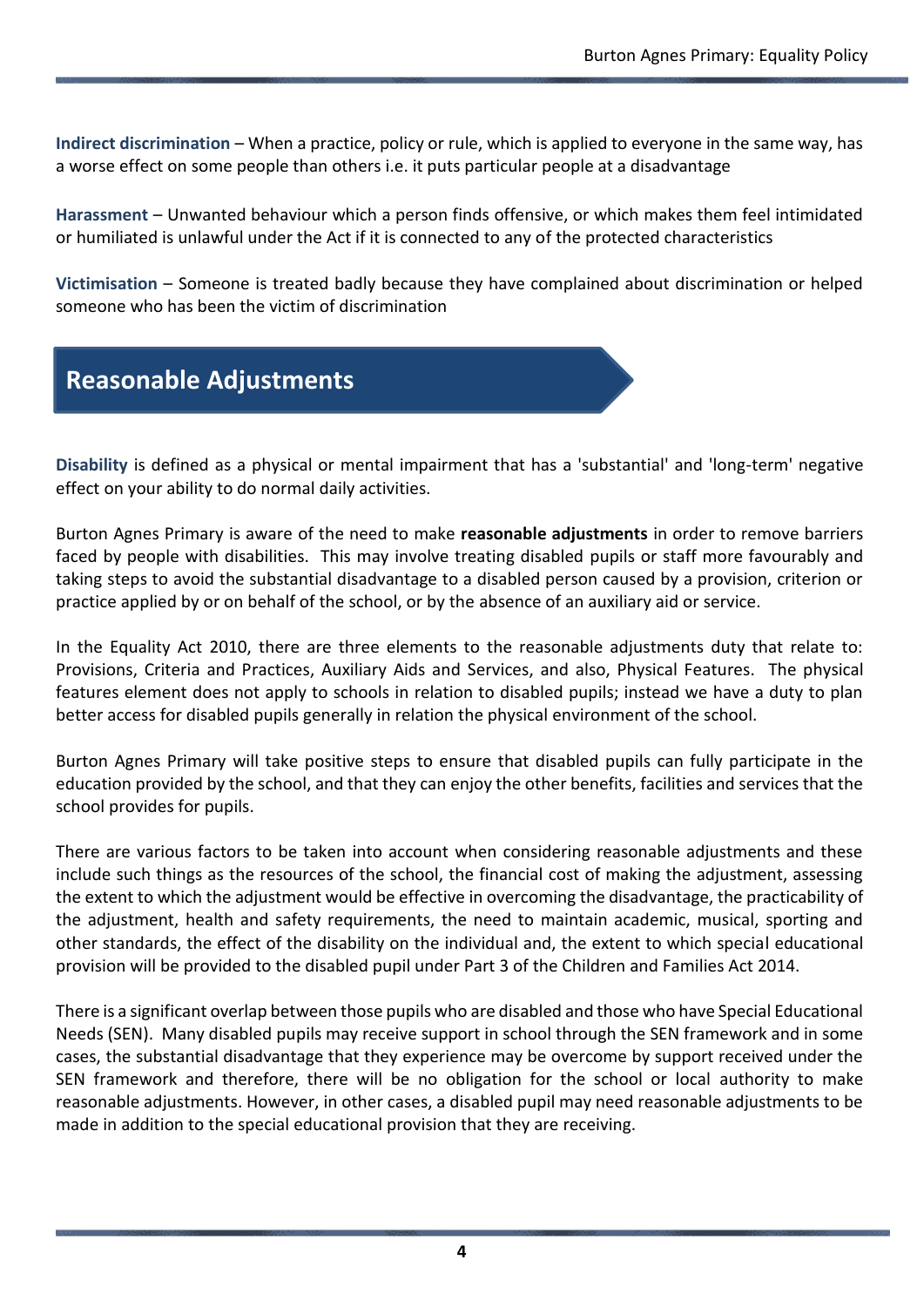## **Accessibility Plan**

Burton Agnes Primary aims to increase the accessibility of provision for all pupils, staff and visitors to the school and therefore, an **Accessibility Plan** has been developed to ensure that:

- The extent to which disabled pupils can participate in the curriculum is increased
- The physical environment of the school is improved to enable disabled pupils to take better advantage of education, benefits, facilities and the services provided
- The availability of accessible information to disabled pupils is improved.

The plan is also structured to support the school's Equality Objectives and has taken into consideration findings from an Accessibility Audit, which was carried out February 2019 by a member of staff. This Accessibility Audit will be undertaken on an annual basis and the Accessibility Plan will be reviewed at least every three years. OFSTED inspections may look at the Accessibility Plan and its implementation as part of their review.

The Accessibility Plan can be found in **Appendix 1**.

## **The Public Sector Equality Duty**

Following the introduction of the Equality Act 2010, the Public Sector Equality Duty (PSED), came into force in April 2011. The PSED sets out the requirements for all public bodies when carrying out their day to day work and has two main parts:

#### **The 'general' equality duty**

The general duty requires Burton Agnes Primary to have 'due regard', or think about the need to:

- **Eliminate unlawful discrimination, harassment and victimisation and any other conduct prohibited by the Act**
- **Advance equality of opportunity between people who share a protected characteristic and people who do not share it**
- **Foster good relations across all characteristics between people who share a protected characteristic and people who do not share it**

#### **All staff are responsible for having due regard for the three general equality aims.**

The Act explains that having due regard for advancing equality involves: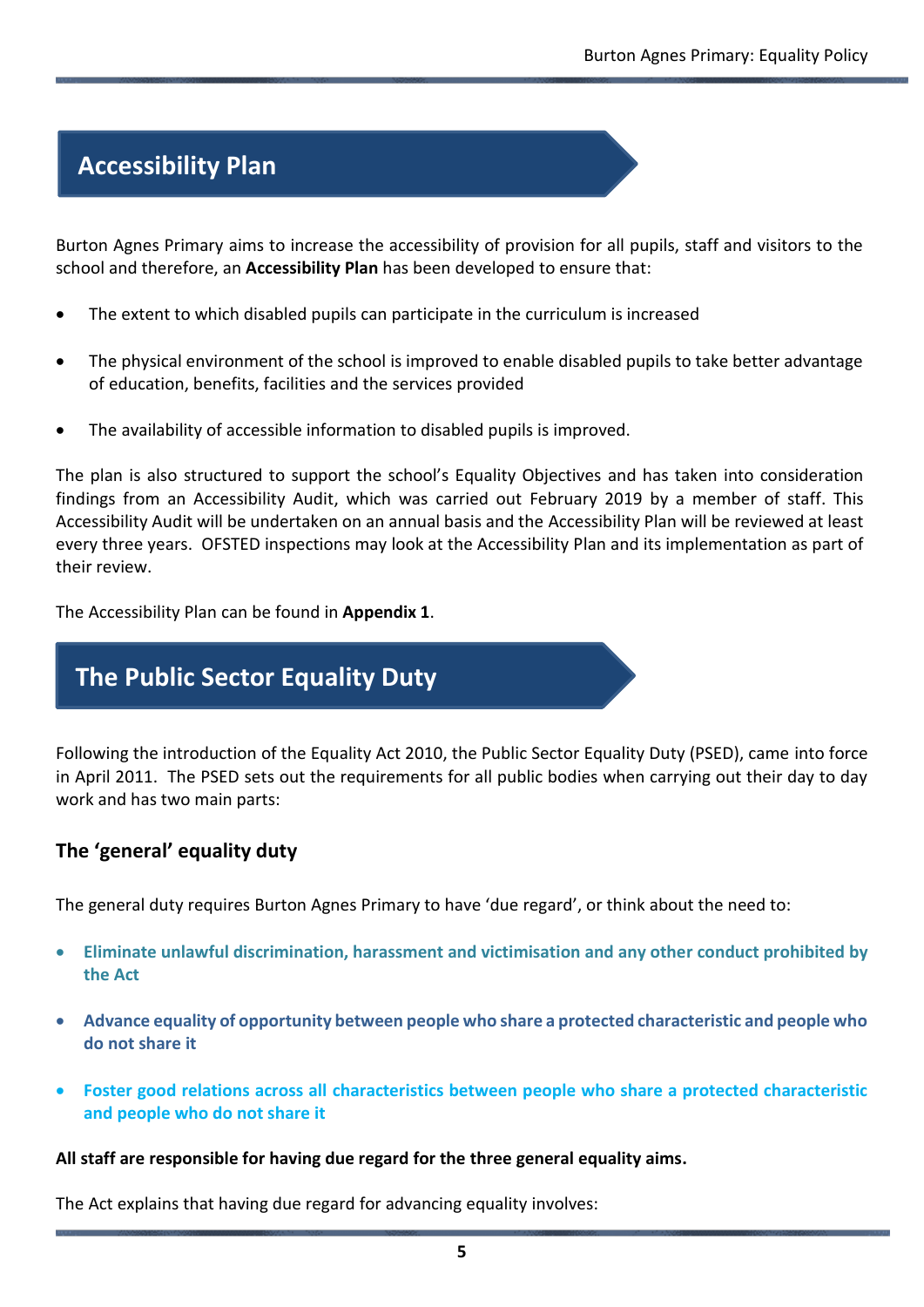- Removing or minimising disadvantages suffered by people due to their protected characteristics.
- Taking steps to meet the needs of people from protected groups where these are different from the needs of other people.
- Encouraging people from protected groups to participate in public life or in other activities where their participation is disproportionately low.

Details of how Burton Agnes Primary is working with due regard to the general equality duty aims are outlined in **Appendix 2**.

#### **The 'specific duties'**

The 'specific duties' require Burton Agnes Primary to do the following:

- Publish information annually to show compliance with the general equality duty.
- Prepare and publish one or more specific and measurable equality objectives at least once every four years and publish an update on progress towards these objectives annually.

## **Equality Objectives 2019-2023**

As stated above, Burton Agnes Primary is required to set specific and measurable equality objectives. The development of these objectives has taken into account pupil data, attainment levels, evidence of any equality issues across all of our functions, issues that may be affecting people with protected characteristics and also acknowledged the three aims of the 'general' equality duty. These objectives have been agreed with the Governing Body, of whom Mrs Andrea Lister is the Chair. Our objectives are set out below:

| To be aware of cultural diversity and show respect for all groups                                                          |
|----------------------------------------------------------------------------------------------------------------------------|
| Develop the equality knowledge and skills of staff and governors through relevant training                                 |
| To support and encourage all pupils to ensure they are fully able as possible to participate in<br>the school's activities |

Progress against these objectives will be reported on annually (please refer to **Appendix 2**).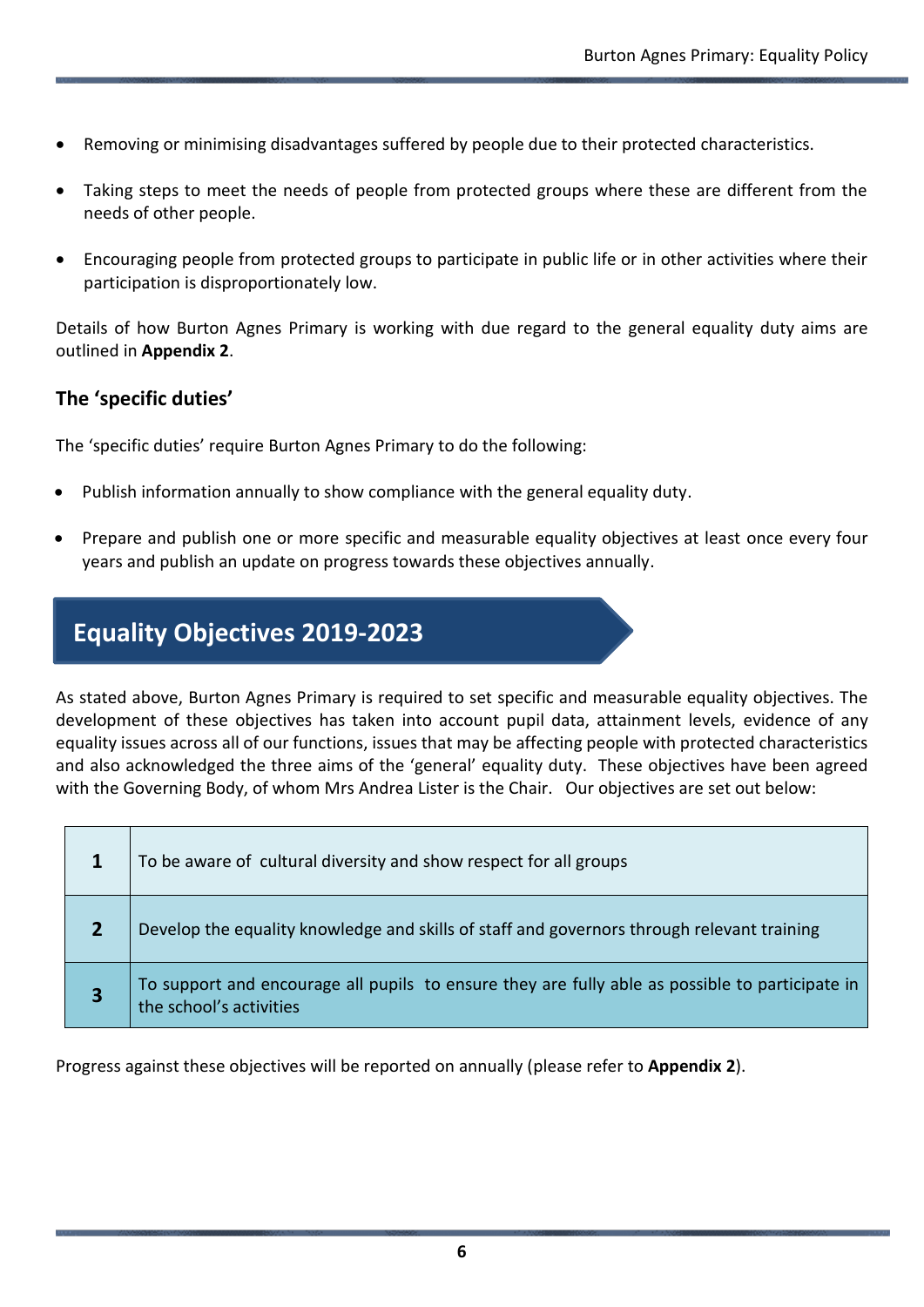## **Publishing Equality Information**

The specific duties aim to promote transparency in schools and to increase accountability to parents, carers and regulators. The publication of non-confidential equality-related data and information about Burton Agnes Primary and its pupils will help parents to understand what we are doing to eliminate any potential discrimination, advance equality of opportunity and foster good relations. Published information will also be a resource for decision-makers within the school. Details of equality related information that we have published and the location of this data is outlined in the table below:

| Document/Data                                                                                                                                                       | <b>Published</b> | Where is it published?                                |
|---------------------------------------------------------------------------------------------------------------------------------------------------------------------|------------------|-------------------------------------------------------|
|                                                                                                                                                                     | or $N/A$         |                                                       |
| <b>Equality Objectives</b>                                                                                                                                          | $\checkmark$     | School website (included in<br>Equality Policy)       |
| Annual update towards the equality duty and equality<br>objectives                                                                                                  | $\checkmark$     | School website (included in<br>Equality Policy)       |
| Accessibility Plan (including annual progress update)                                                                                                               | No               |                                                       |
| Non-confidential equality data regarding pupil population at<br>the school (gender, race, disabilities, Free School Meals,<br>Children Looked After, language, SEN) | No               |                                                       |
| School performance data e.g. attainment,<br>absence/attendance                                                                                                      | $\checkmark$     | <b>School Website</b>                                 |
| Governing body minutes                                                                                                                                              | $\checkmark$     | School Website                                        |
| Anti-bullying policy                                                                                                                                                | $\checkmark$     | <b>School Website</b>                                 |
| School development plan                                                                                                                                             | No               |                                                       |
| <b>Equality training materials</b>                                                                                                                                  | No               |                                                       |
| Parent and pupil surveys                                                                                                                                            | $\checkmark$     | Outcomes provided to parents<br>via school newsletter |
| Non-confidential equality data regarding staff (if employ<br>more than 150 people)                                                                                  | N/A              |                                                       |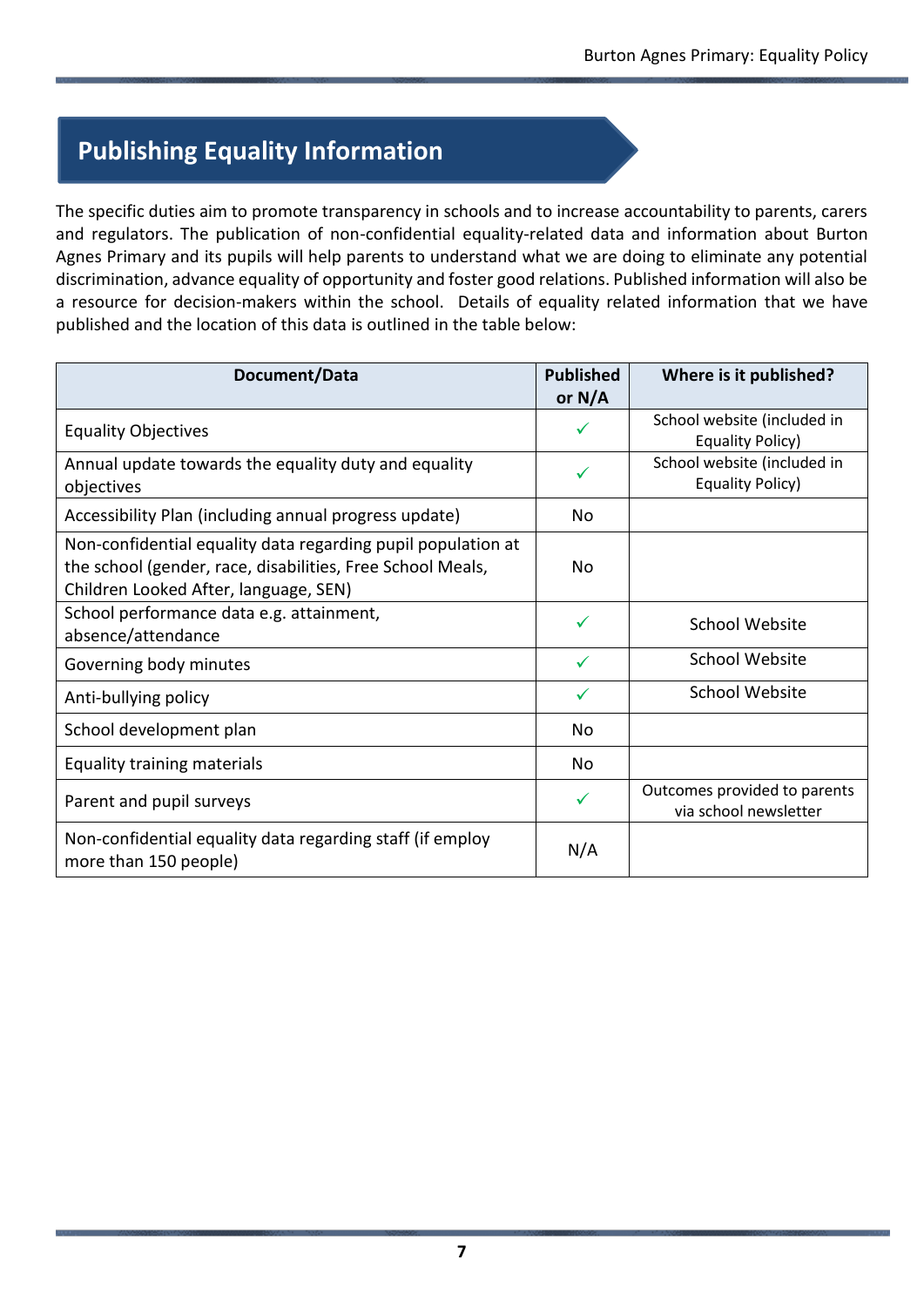## **School Responsibilities**

The Head Teacher/Head of Centres is responsible for:

- Providing accurate and appropriate information to the Governing Body to enable them to publish and demonstrate compliance with the Public Sector Equality Duty
- Making sure that steps are taken to address the school's stated Equality Objectives
- Ensuring that equality and accessibility plans are readily available and that the Governors, staff, pupils, parents and guardians know about them
- Providing regular information for staff and Governors about progress against the stated Equality Objectives and accessibility plan
- Making sure that all staff understand their responsibilities under the Public Sector Equality Duty and receive training and support to carry these out
- Ensuring that all policies and strategies when being developed, implemented and reviewed do not create inequality and have a positive impact by reducing and removing inequalities and barriers that may already exist
- Taking appropriate action in cases of discrimination, harassment and victimisation

**All staff are responsible for promoting equality in the workplace, adhering to the regulations of the Equality Act 2010 and following the Burton Agnes Primary Equality Policy.**

#### **References**

*Department of Education, Equality Act 2010, Advice for School Leaders, School Staff, Governing Bodies and Local Authorities, September 2012*

*Equality & Human Rights Commission, Public Sector Equality Duty Guidance for Schools in England, 2014*

*Equality & Human Rights Commission, Reasonable Adjustments for Disabled Pupils Guidance for Schools in England, 2015*

*GEO, Equality Act 2010: Specific Duties to Support the Equality Duty. What do I need to know? A Quick Start Guide for Public Sector Organisations, 2011, p6*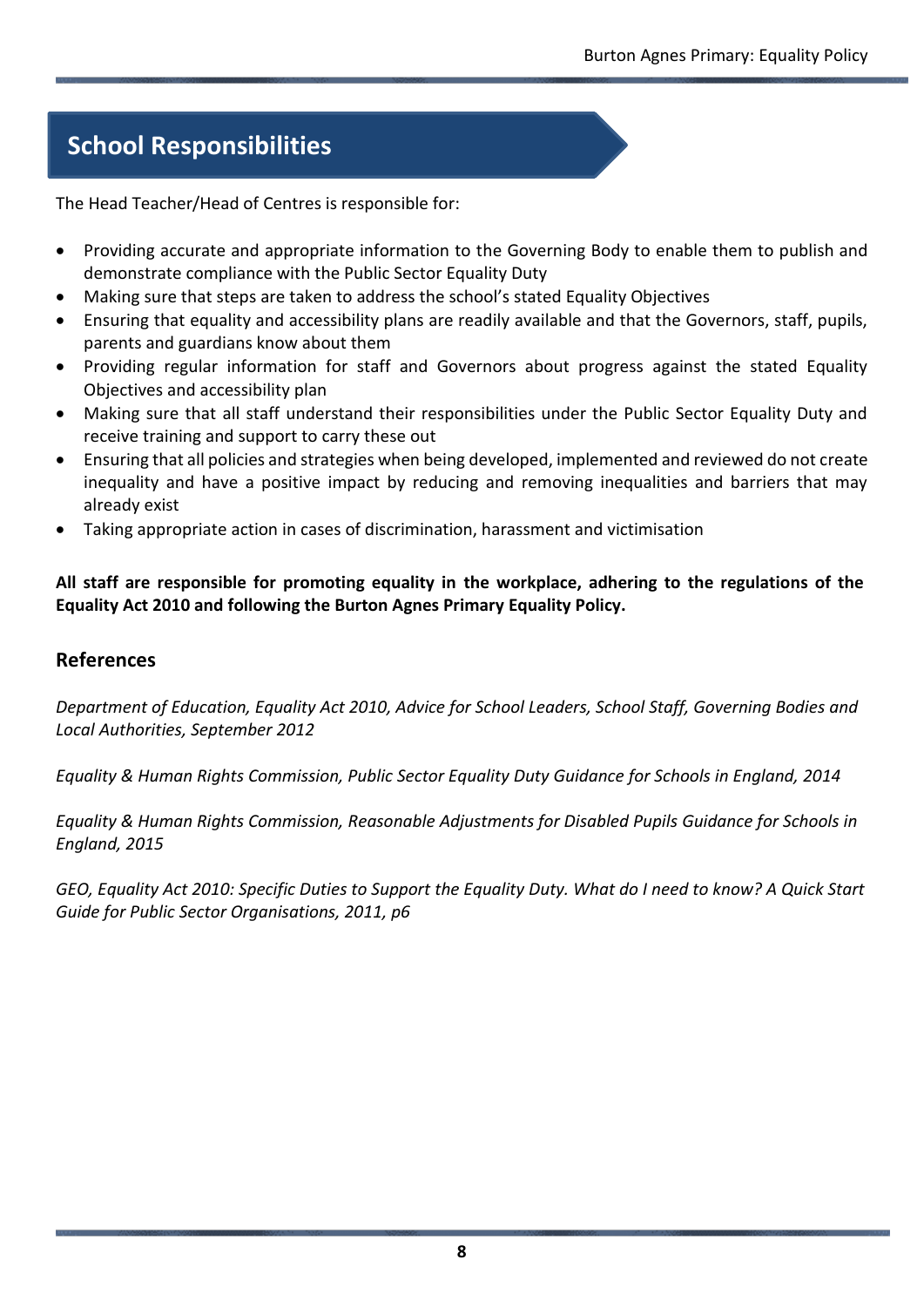#### **Annendiy 1: Rurton Agne Appendix 1: Burton Agnes Primary Accessibility Plan 2019-2022**

An Accessibility Plan has been drawn up in line with current legislation and requirements as specified in Schedule 10 (relating to Disability) of the Equality Act 2010. The Accessibility Plan has been developed to cover the three year period until February 2022 and is based on the findings of the recently completed Accessibility Audit.

The Accessibility Audit will be completed by the school every year in order to inform the development or revision of the Accessibility Plan and School Governors are accountable for ensuring the implementation, review and reporting of progress of the Accessibility Plan on an annual basis.

It may not be feasible to undertake all of the works during the life of this Accessibility Plan and therefore some items will roll forward into subsequent plans.

#### **The plan shows the ways in which Burton Agnes Primary intends, over time, to achieve the following three aims:**

- *Improve access to the physical environment of the school, adding specialist facilities as necessary. This covers reasonable adjustments to the physical environment of the school and physical aids to access education.*
- *Increase access to the curriculum for pupils with a disability, expanding and making reasonable adjustments to the curriculum as necessary to ensure that pupils with a disability are as, equally, prepared for life as are other pupils. This covers teaching and learning and the wider curriculum of the school such as participation in after-school clubs, leisure and cultural activities or school visits. It also covers the provision of specialist aids and equipment, which may assist these pupils in accessing the curriculum.*
- *Improve and make reasonable adjustments to the delivery of written information to pupils, staff, parents and visitors with disabilities. Examples might include handouts, timetables, textbooks and information about the school and school events. The information should be made available in various preferred formats within a reasonable time frame.*

**The Accessibility Plan is structured to complement and support the school's Equality Objectives, and will similarly be published on the school website. It should be read in conjunction with the following school policies, strategies and documents: Behaviour Management Policy, Curriculum Policies, Emergency Plan, Health & Safety Policy, School Improvement Plan, Special Educational Needs Policy and the Teaching and Learning Policy.**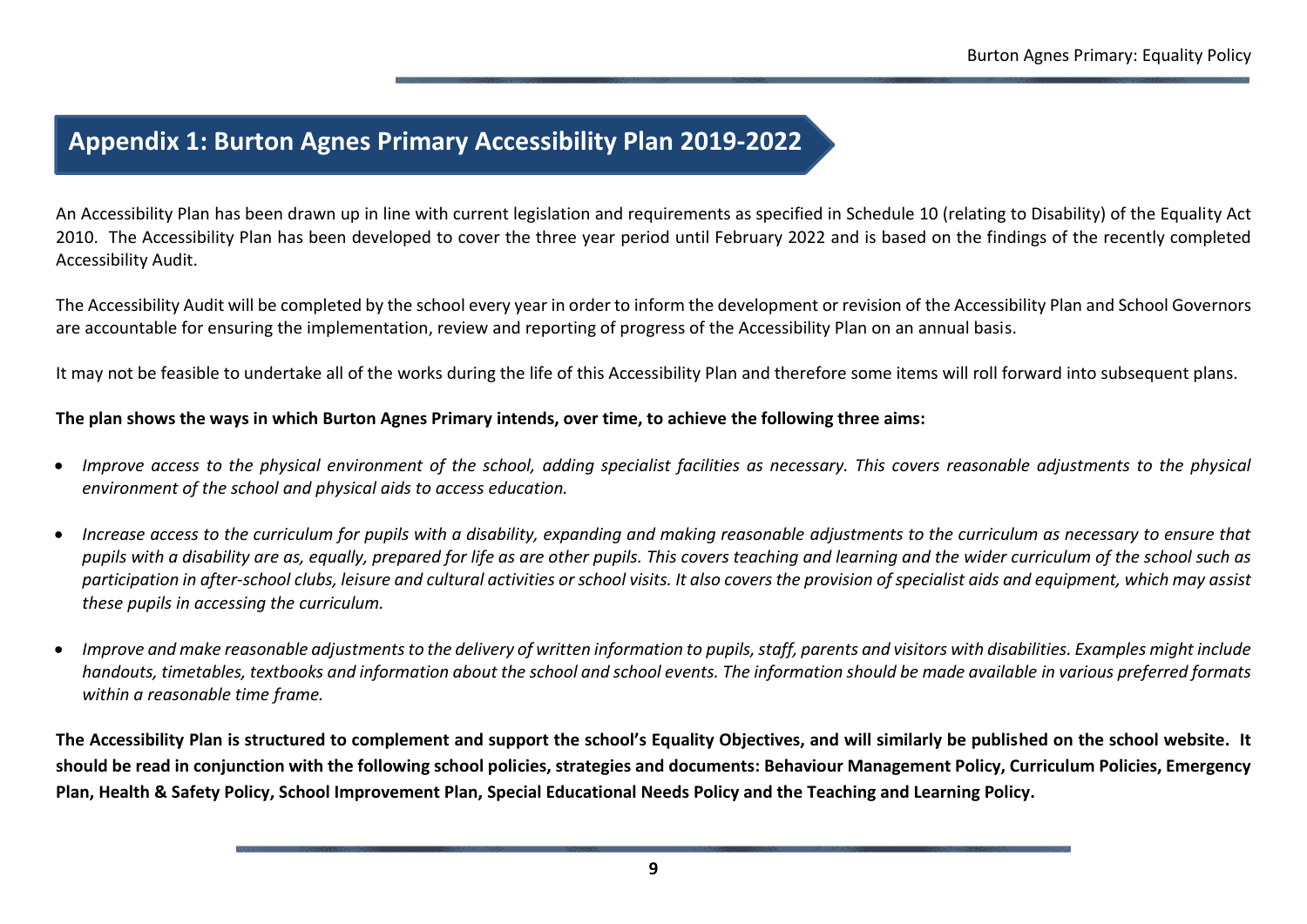| <b>Accessibility Plan 2019-2022</b>                                                                                                                             |                                                                                                                           |                  |                                                        |                                                        |                            |
|-----------------------------------------------------------------------------------------------------------------------------------------------------------------|---------------------------------------------------------------------------------------------------------------------------|------------------|--------------------------------------------------------|--------------------------------------------------------|----------------------------|
| Aim 1 - Increase the extent to which disabled pupils can participate in the curriculum                                                                          |                                                                                                                           |                  |                                                        |                                                        |                            |
| <b>Outcome</b>                                                                                                                                                  | <b>Action</b>                                                                                                             | <b>Timescale</b> | <b>Responsible person</b>                              | <b>Resource implication</b><br>costs/source of funding | <b>Progress/evaluation</b> |
| To ensure all<br>children with<br>disabilities have full<br>access to curriculum<br>and extra-curricular<br>activities                                          | Continue to work with SAPTS and parents to<br>ensure needs are met as and when<br>appropriate                             | 2019 - 2020      | Headteacher<br>Class teacher<br><b>SENCO</b>           | SEN budget<br><b>EHCP</b> funding                      |                            |
| Aim 2 - Improve the physical environment of schools to enable disabled pupils to take better advantage of education, benefits, facilities and services provided |                                                                                                                           |                  |                                                        |                                                        |                            |
| <b>Outcome</b>                                                                                                                                                  | <b>Action</b>                                                                                                             | <b>Timescale</b> | <b>Responsible person</b>                              | <b>Resource implication</b><br>costs/source of funding | <b>Progress/evaluation</b> |
| Consider access for<br>wheelchair users<br>around the school                                                                                                    | Identify areas of school that limit access for<br>wheelchair users<br>Work with LA to work out costing for<br>adaptations | 2019 - 2021      | Headteacher<br>School administrator<br><b>SENCO</b>    | <b>TBC</b>                                             |                            |
| Aim 3 - Improve the availability of accessible information to disabled pupils                                                                                   |                                                                                                                           |                  |                                                        |                                                        |                            |
| <b>Outcome</b>                                                                                                                                                  | <b>Action</b>                                                                                                             | <b>Timescale</b> | <b>Responsible person</b>                              | <b>Resource implication</b><br>costs/source of funding | <b>Progress/evaluation</b> |
| Consider all users in<br>relation to<br>information that is<br>provided                                                                                         | Consider ways to improve<br>letters/information and signage to make<br>more accessible for all users                      | 2019-2021        | Headteacher<br><b>SENCO</b><br>Admin<br>Class teachers | General resource<br>budget and<br>photocopying         |                            |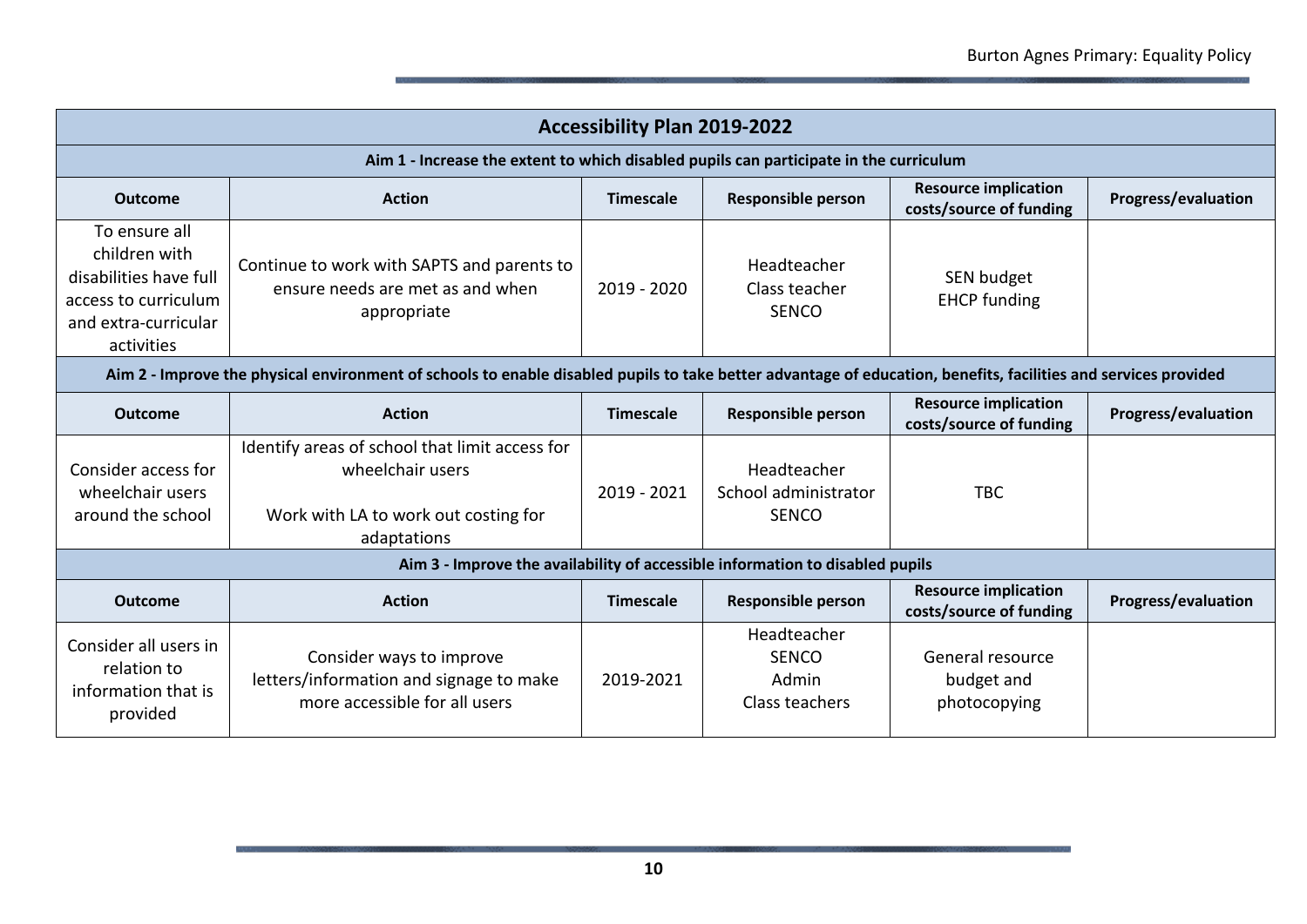### **Appendix 2: Burton Agnes Primary's Annual Update on Progress towards the Equality Duty and the Equality Objectives (2018-19)**

#### **Compliance with the Equality Duty**

As set out within the Public Sector Equality Duty (PSED), all public sector bodies are subject to the three aims of the 'general' equality duty, when exercising their functions, and must have due regard to:

- Eliminate unlawful discrimination, harassment and victimisation and other conduct prohibited by the Act;
- Advance equality of opportunity between people who share a protected characteristic and those who do not;
- Foster good relations between people who share a protected characteristic and those who do not

Further to the general duties of the PSED, as above, public bodies are subject to 'specific duties'. One of which, is to publish information to show compliance with the Equality Duty and how the three aims of the general equality duty have been considered as part of the decision-making process.

Please see the table below which shows how Burton Agnes Primary has paid due regard to the three aims:

| <b>General Equality Duty Aims</b>                                                                                                     | <b>Examples/Evidence for 2018/19</b>                                                                                                                                                                                                                                                                                                                                                                                                                                                                                                                                                                                                                                                                                          |
|---------------------------------------------------------------------------------------------------------------------------------------|-------------------------------------------------------------------------------------------------------------------------------------------------------------------------------------------------------------------------------------------------------------------------------------------------------------------------------------------------------------------------------------------------------------------------------------------------------------------------------------------------------------------------------------------------------------------------------------------------------------------------------------------------------------------------------------------------------------------------------|
| <b>Eliminate unlawful</b><br>discrimination, harassment and<br>victimisation and any other<br>conduct prohibited by the Act           | • Exclusions and incidents of hate crime are reported termly to<br>governors through the Headteachers report.<br>• Staff know how to identify unlawful discrimination and know who<br>to report it to.<br>Equality policy is discussed with staff and is on server and website<br>$\bullet$<br>to access.<br>• School is fully inclusive and has welcomed pupils with visual and<br>Setting up signing clubs etc when<br>hearing impairments.<br>appropriate.                                                                                                                                                                                                                                                                 |
| <b>Advance equality of</b><br>opportunity between people<br>who share a protected<br>characteristic and people who<br>do not share it | • All staff aware of equality plan.<br>• Pupil achievement and progress monitored by race, gender and<br>disability. Trends addressed to narrow gap if required.<br>School is very mono-cultural – we introduce/celebrate different<br>cultures etc whenever possible.<br>School is fully inclusive. All children have access to all activities.<br>There is an inclusive approach to ensuring all children are given the<br>opportunity to make a positive contribution to the life of the school<br>ie school council, house captain, fundraising etc.<br>• Breakfast club and after school clubs take in to account pupils<br>needs and access issues. Pupils attending reflect the diversity of<br>the school population. |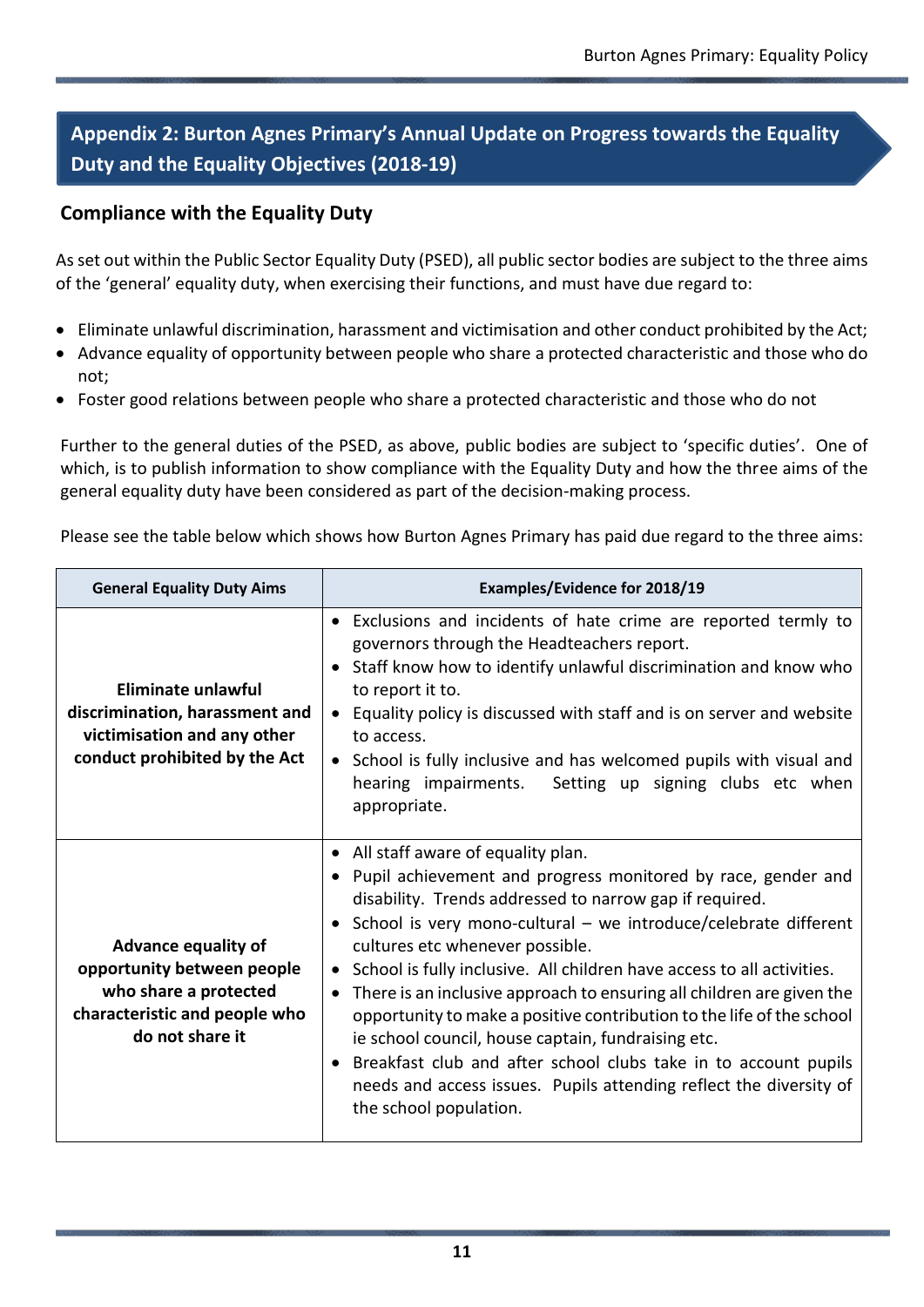Burton Agnes Primary collect information relating to pupils, or any other people who are affected by the schools policies and practices, who share a protected characteristic. This is used as a resource for decisionmakers within the school.

Non-confidential equality-related data and information about Burton Agnes Primary and our pupils, is published in order to help parents understand what we are doing towards the three aims *(please refer to the 'Publishing Equality Information' section of the policy for details of the information the school has and where it is published).*